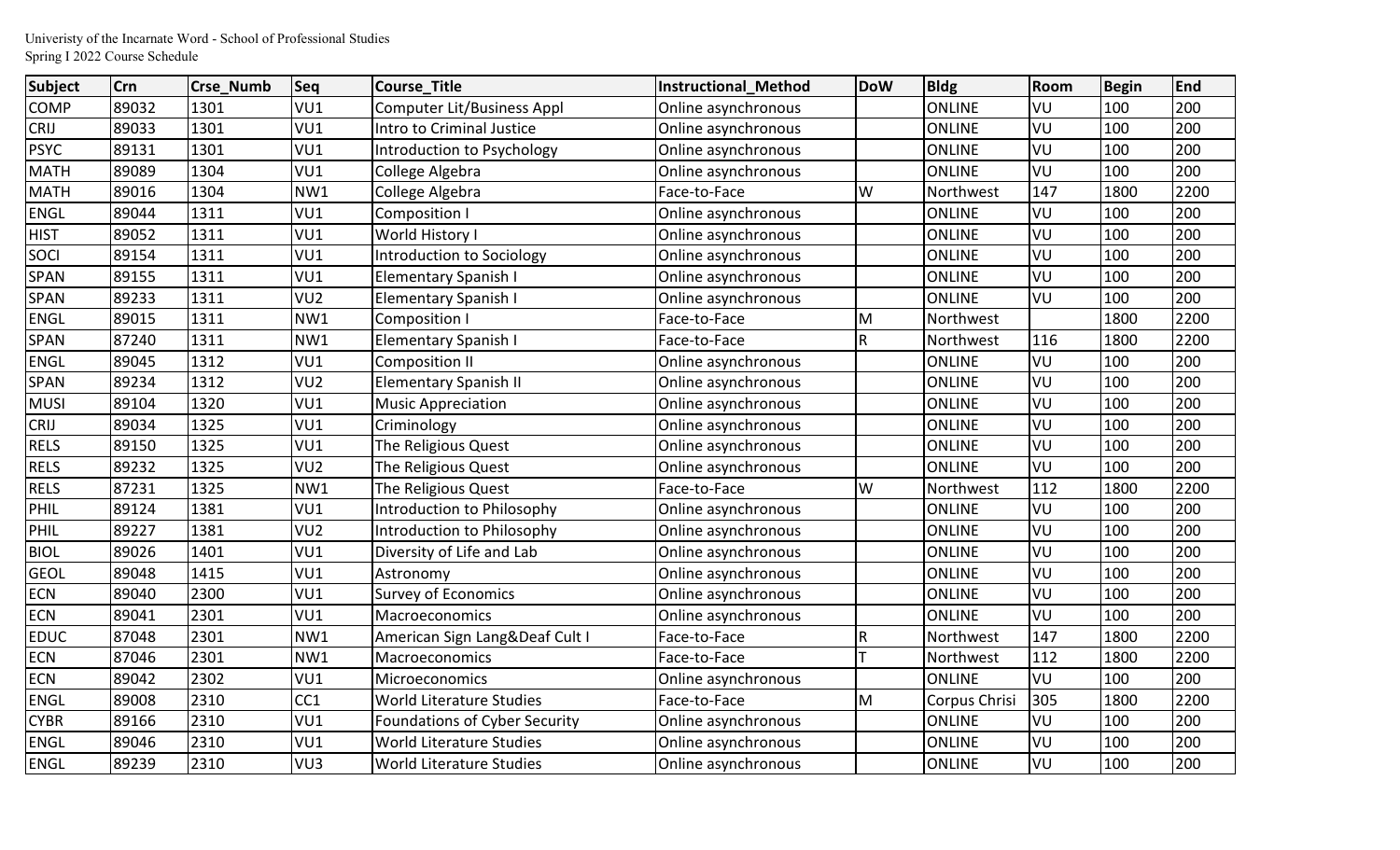| <b>HSCI</b> | 89058 | 2310 | VU1             | <b>Health Sciences I</b>              | Online asynchronous |           | <b>ONLINE</b> | VU  | 100  | 200  |
|-------------|-------|------|-----------------|---------------------------------------|---------------------|-----------|---------------|-----|------|------|
| <b>ORGC</b> | 89108 | 2310 | VU1             | <b>Interpersonal Communications</b>   | Online asynchronous |           | <b>ONLINE</b> | VU  | 100  | 200  |
| <b>ENGL</b> | 87054 | 2310 | NW1             | World Literature Studies              | Face-to-Face        | S         | Northwest     | 147 | 830  | 1040 |
| ACC         | 89010 | 2311 | CC1             | <b>Financial Accounting</b>           | Face-to-Face        | W         | Corpus Chrisi | 304 | 1800 | 2200 |
| <b>ACC</b>  | 89038 | 2311 | VU1             | <b>Financial Accounting</b>           | Online asynchronous |           | <b>ONLINE</b> | VU  | 100  | 200  |
| <b>ACC</b>  | 89219 | 2311 | VU <sub>2</sub> | <b>Financial Accounting</b>           | Online asynchronous |           | <b>ONLINE</b> | VU  | 100  | 200  |
| ACC         | 87002 | 2311 | NW1             | <b>Financial Accounting</b>           | Face-to-Face        | M         | Northwest     | 116 | 1800 | 2200 |
| ACC         | 89158 | 2312 | VU1             | <b>Managerial Accounting</b>          | Online asynchronous |           | <b>ONLINE</b> | VU  | 100  | 200  |
| <b>HSCI</b> | 89059 | 2312 | VU1             | <b>Medical Terminology</b>            | Online asynchronous |           | <b>ONLINE</b> | VU  | 100  | 200  |
| <b>CRIJ</b> | 89159 | 2313 | VU1             | Corrections                           | Online asynchronous |           | <b>ONLINE</b> | VU  | 100  | 200  |
| <b>HSCI</b> | 89066 | 2317 | VU1             | <b>Medical Insurance Practice</b>     | Online asynchronous |           | <b>ONLINE</b> | VU  | 100  | 200  |
| <b>PSYC</b> | 89014 | 2320 | NW1             | Scientific Literacy in Psych          | Face-to-Face        | ${\sf R}$ | Northwest     | 141 | 1800 | 2200 |
| <b>BIS</b>  | 89027 | 2321 | VU1             | Management/Information Systems        | Online asynchronous |           | <b>ONLINE</b> | VU  | 100  | 200  |
| <b>BIS</b>  | 89028 | 2325 | VU1             | <b>Bus Information Processing</b>     | Online asynchronous |           | <b>ONLINE</b> | VU  | 100  | 200  |
| <b>HSCI</b> | 89069 | 2327 | VU1             | Intro/Electronic Health Record        | Online asynchronous |           | <b>ONLINE</b> | VU  | 100  | 200  |
| <b>BIS</b>  | 89163 | 2330 | VU1             | <b>Computer Programming I</b>         | Online asynchronous |           | <b>ONLINE</b> | VU  | 100  | 200  |
| <b>CRIJ</b> | 87031 | 2333 | NW1             | Juvenile Justice                      | Face-to-Face        |           | Northwest     | 147 | 1800 | 2200 |
| <b>PSYC</b> | 89020 | 2380 | NW1             | <b>Biology and Behavior</b>           | Face-to-Face        |           | Northwest     | 114 | 1800 | 2200 |
| <b>DWHP</b> | 89039 | 3300 | VU1             | Dimen of Wellness Bridge              | Online asynchronous |           | <b>ONLINE</b> | VU  | 100  | 200  |
| <b>DWHP</b> | 89237 | 3300 | VU <sub>2</sub> | Dimen of Wellness Bridge              | Online asynchronous |           | <b>ONLINE</b> | VU  | 100  | 200  |
| <b>HSCI</b> | 89073 | 3305 | VU1             | <b>Basic Cardiac Rhythm Interpret</b> | Online asynchronous |           | <b>ONLINE</b> | VU  | 100  | 200  |
| <b>HSCI</b> | 89078 | 3310 | VU1             | Healthcare Org/Administration         | Online asynchronous |           | <b>ONLINE</b> | VU  | 100  | 200  |
| <b>HSCI</b> | 89242 | 3310 | VU <sub>2</sub> | Healthcare Org/Administration         | Online asynchronous |           | <b>ONLINE</b> | VU  | 100  | 200  |
| <b>ORGC</b> | 89109 | 3310 | VU1             | <b>Organizational Communication</b>   | Online asynchronous |           | <b>ONLINE</b> | VU  | 100  | 200  |
| ACC         | 89160 | 3311 | VU1             | Intermediate Accounting I             | Online asynchronous |           | <b>ONLINE</b> | VU  | 100  | 200  |
| <b>ACC</b>  | 89021 | 3314 | VU1             | Intermediate Accounting III           | Online asynchronous |           | <b>ONLINE</b> | VU  | 100  | 200  |
| <b>ACC</b>  | 89161 | 3315 | VU1             | <b>Individual Income Tax</b>          | Online asynchronous |           | <b>ONLINE</b> | VU  | 100  | 200  |
| <b>CRIJ</b> | 89035 | 3315 | VU1             | Legal/Ethical Issues Crim Just        | Online asynchronous |           | <b>ONLINE</b> | VU  | 100  | 200  |
| <b>ACC</b>  | 89022 | 3316 | VU1             | Corporate Income Tax                  | Online asynchronous |           | <b>ONLINE</b> | VU  | 100  | 200  |
| <b>BLW</b>  | 89009 | 3317 | CC1             | <b>Legal Aspects of Business</b>      | Face-to-Face        |           | Corpus Chrisi | 305 | 1800 | 2200 |
| <b>ACC</b>  | 89162 | 3317 | VU1             | <b>Accounting Information Systems</b> | Online asynchronous |           | <b>ONLINE</b> | VU  | 100  | 200  |
| <b>BLW</b>  | 89031 | 3317 | VU1             | <b>Legal Aspects of Business</b>      | Online asynchronous |           | <b>ONLINE</b> | VU  | 100  | 200  |
| <b>BLW</b>  | 87025 | 3317 | NW1             | <b>Legal Aspects of Business</b>      | Face-to-Face        | W         | Northwest     | 114 | 1800 | 2200 |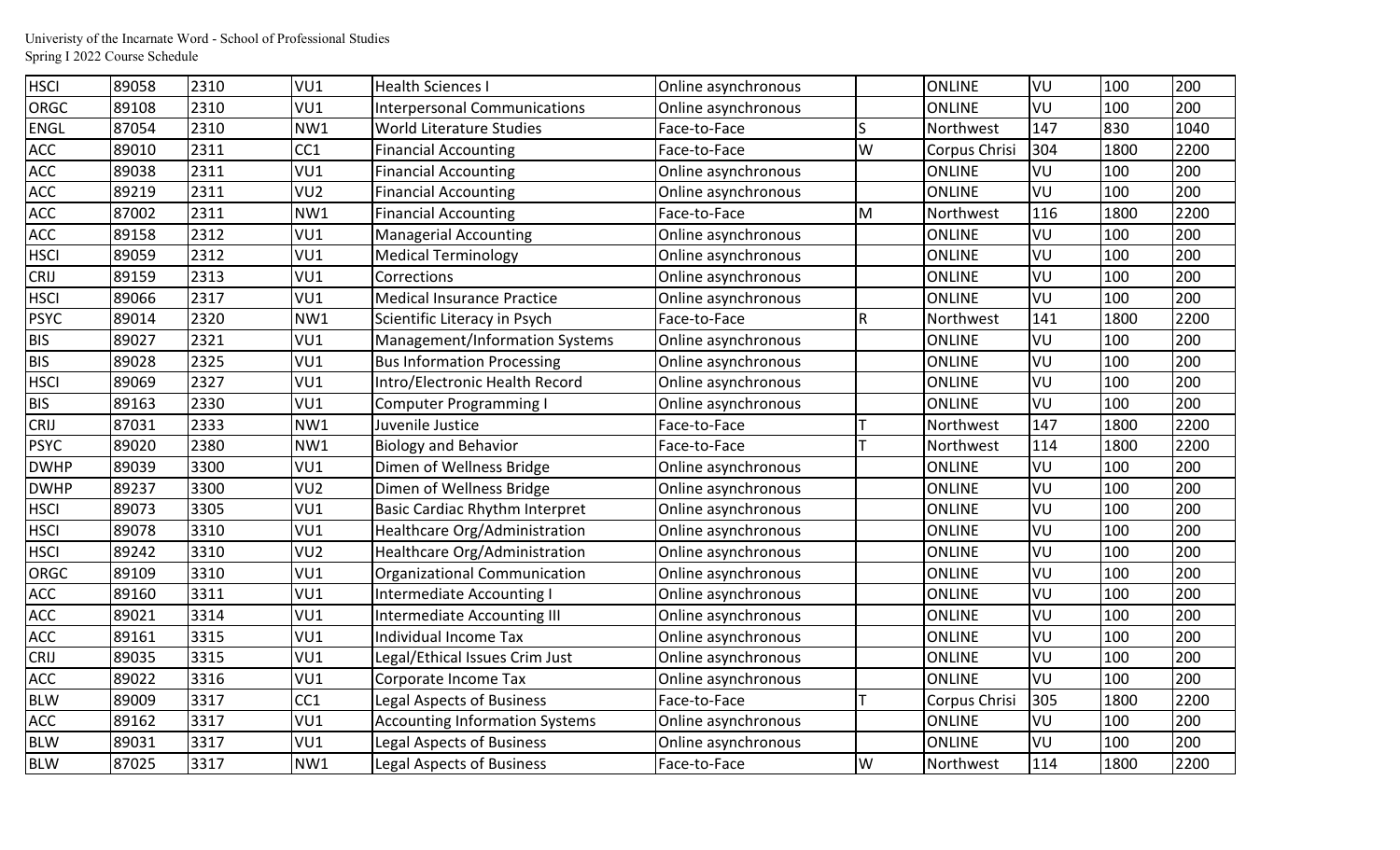| <b>PSYC</b> | 89157 | 3320 | VU1             | <b>Qualitative Methods</b>           | Online asynchronous |                | <b>ONLINE</b> | VU  | 100  | 200           |
|-------------|-------|------|-----------------|--------------------------------------|---------------------|----------------|---------------|-----|------|---------------|
| <b>FIN</b>  | 89047 | 3321 | VU1             | <b>Business Finance</b>              | Online asynchronous |                | <b>ONLINE</b> | VU  | 100  | 200           |
| <b>FIN</b>  | 87058 | 3321 | NW1             | <b>Business Finance</b>              | Face-to-Face        |                | Northwest     | 148 | 1800 | 2200          |
| <b>FIN</b>  | 89210 | 3322 | VU1             | Intermediate Business Finance        | Online asynchronous |                | <b>ONLINE</b> | VU  | 100  | 200           |
| <b>HRES</b> | 89053 | 3330 | VU1             | Human Resources and the Law          | Online asynchronous |                | <b>ONLINE</b> | VU  | 100  | 200           |
| <b>HRES</b> | 87070 | 3330 | NW1             | Human Resources and the Law          | Face-to-Face        | M              | Northwest     | 112 | 1800 | 2200          |
| <b>GLB</b>  | 89316 | 3331 | VU <sub>2</sub> | Analysis/Global Bus Opport           | Online asynchronous |                | <b>ONLINE</b> | VU  |      | $\mathcal{P}$ |
| <b>GLB</b>  | 89049 | 3331 | VU1             | Analysis/Global Bus Opport           | Online asynchronous |                | <b>ONLINE</b> | VU  | 100  | 200           |
| <b>MKT</b>  | 89099 | 3331 | VU1             | Intro Marketing Concepts/Strat       | Online asynchronous |                | <b>ONLINE</b> | VU  | 100  | 200           |
| <b>RELS</b> | 89151 | 3335 | VU1             | God and Human Sexuality              | Online asynchronous |                | <b>ONLINE</b> | VU  | 100  | 200           |
| <b>RELS</b> | 89238 | 3335 | VU <sub>2</sub> | God and Human Sexuality              | Online asynchronous |                | <b>ONLINE</b> | VU  | 100  | 200           |
| <b>MGT</b>  | 89092 | 3340 | VU1             | <b>Concepts/Functions Management</b> | Online asynchronous |                | <b>ONLINE</b> | VU  | 100  | 200           |
| <b>ORGD</b> | 89110 | 3340 | VU1             | Organizational Development           | Online asynchronous |                | <b>ONLINE</b> | VU  | 100  | 200           |
| <b>MGT</b>  | 89017 | 3340 | NW1             | <b>Concepts/Functions Management</b> | Face-to-Face        | M              | Northwest     | 114 | 1800 | 2200          |
| ORGD        | 89018 | 3340 | NW1             | Organizational Development           | Face-to-Face        |                | Northwest     | 141 | 1800 | 2200          |
| <b>MGT</b>  | 87084 | 3345 | NW1             | Leadership/Nonprofit Org             | Face-to-Face        | M              | Northwest     | 147 | 1800 | 2200          |
| <b>MGT</b>  | 89093 | 3347 | VU1             | Project Management Method            | Online asynchronous |                | <b>ONLINE</b> | VU  | 100  | 200           |
| <b>MUSI</b> | 89105 | 3350 | VU1             | American Popular Music               | Online asynchronous |                | <b>ONLINE</b> | VU  | 100  | 200           |
| <b>MKT</b>  | 89100 | 3353 | VU1             | Social Media                         | Online asynchronous |                | <b>ONLINE</b> | VU  | 100  | 200           |
| <b>PSYC</b> | 89132 | 3353 | VU1             | Personality                          | Online asynchronous |                | <b>ONLINE</b> | VU  | 100  | 200           |
| <b>MGT</b>  | 89094 | 3354 | VU1             | Theo/Conc Personnel Management       | Online asynchronous |                | <b>ONLINE</b> | VU  | 100  | 200           |
| <b>MGT</b>  | 87086 | 3354 | NW1             | Theo/Conc Personnel Management       | Face-to-Face        | W              | Northwest     | 116 | 1800 | 2200          |
| <b>HSCI</b> | 89083 | 3355 | VU1             | <b>Healthcare Ethics and Law</b>     | Online asynchronous |                | <b>ONLINE</b> | VU  | 100  | 200           |
| <b>MGT</b>  | 89213 | 3357 | VU1             | <b>Project Planning</b>              | Online asynchronous |                | <b>ONLINE</b> | VU  | 100  | 200           |
| ORGD        | 89013 | 3360 | CC <sub>1</sub> | Teambuilding in Organizations        | Face-to-Face        | W              | Corpus Chrisi | 306 | 1800 | 2200          |
| <b>HRES</b> | 89054 | 3360 | VU1             | <b>Training and Development</b>      | Online asynchronous |                | <b>ONLINE</b> | VU  | 100  | 200           |
| <b>BIS</b>  | 89029 | 3362 | VU1             | <b>Business Systems Analysis</b>     | Online asynchronous |                | <b>ONLINE</b> | VU  | 100  | 200           |
| <b>MSC</b>  | 89011 | 3370 | CC1             | <b>Statistical Analysis/Business</b> | Face-to-Face        | R.             | Corpus Chrisi | 304 | 1800 | 2200          |
| <b>CRIJ</b> | 89036 | 3370 | VU1             | Crim Justice Research Methods        | Online asynchronous |                | <b>ONLINE</b> | VU  | 100  | 200           |
| <b>MSC</b>  | 89102 | 3370 | VU1             | <b>Statistical Analysis/Business</b> | Online asynchronous |                | <b>ONLINE</b> | VU  | 100  | 200           |
| <b>MSC</b>  | 89221 | 3370 | VU <sub>2</sub> | <b>Statistical Analysis/Business</b> | Online asynchronous |                | <b>ONLINE</b> | VU  | 100  | 200           |
| <b>MSC</b>  | 87135 | 3370 | NW1             | <b>Statistical Analysis/Business</b> | Face-to-Face        | $\overline{R}$ | Northwest     | 148 | 1800 | 2200          |
| <b>MSC</b>  | 89103 | 3371 | VU1             | Models/Management Science            | Online asynchronous |                | <b>ONLINE</b> | VU  | 100  | 200           |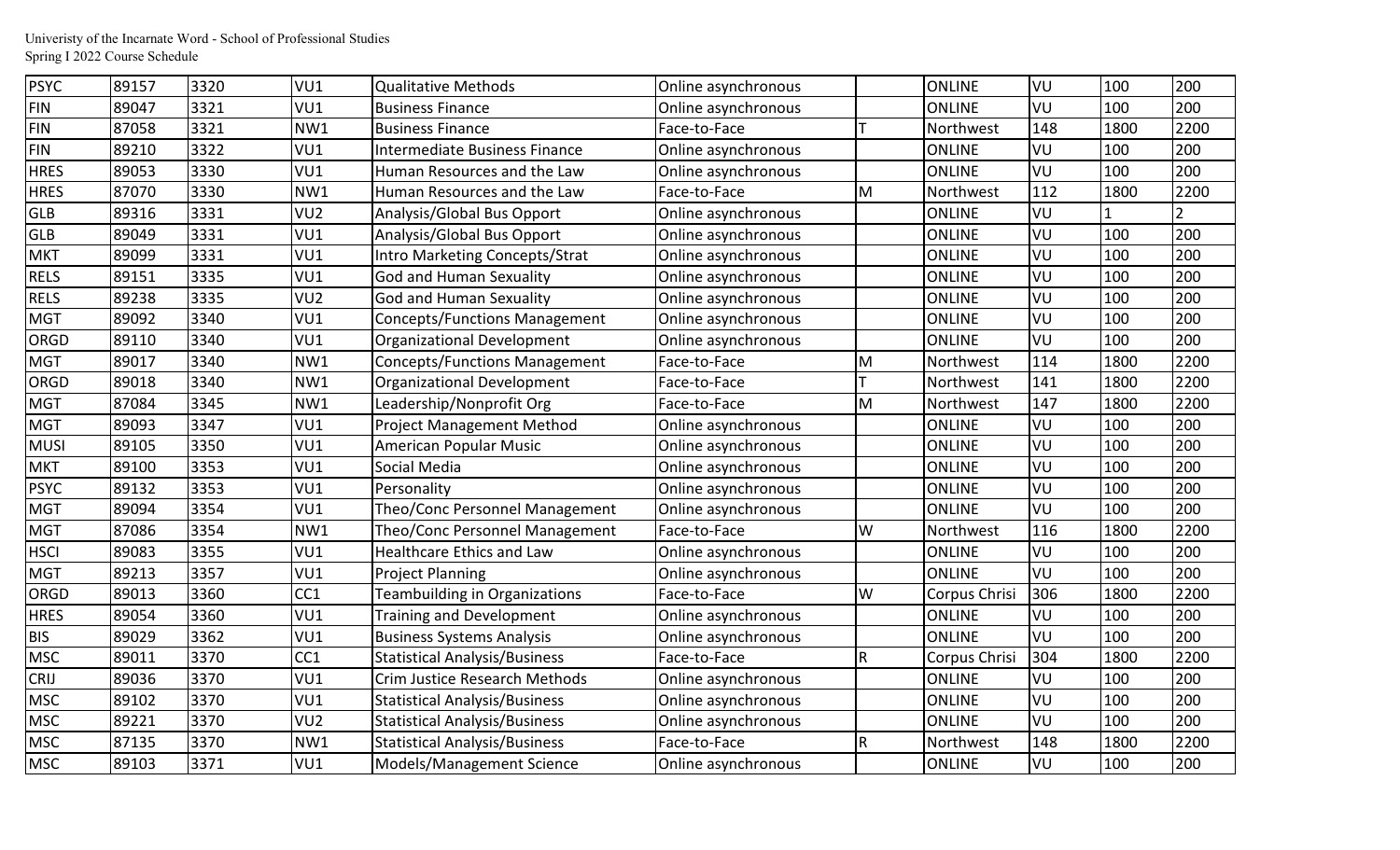| <b>PSYC</b> | 89216 | 3380 | VU1             | Appld Stat/Behavioral Sciences        | Online asynchronous |     | <b>ONLINE</b> | VU  | 100  | 200  |
|-------------|-------|------|-----------------|---------------------------------------|---------------------|-----|---------------|-----|------|------|
| <b>CRIJ</b> | 89037 | 3390 | VU1             | Terrorism/Homeland Security           | Online asynchronous |     | <b>ONLINE</b> | VU  | 100  | 200  |
| ORGD        | 89113 | 3390 | VU1             | <b>Communication in Organizations</b> | Online asynchronous |     | <b>ONLINE</b> | VU  | 100  | 200  |
| <b>PSYC</b> | 89143 | 3450 | VU1             | <b>Quantitative Methods</b>           | Online asynchronous |     | <b>ONLINE</b> | VU  | 100  | 200  |
| ACC         | 89023 | 4314 | VU1             | Auditing                              | Online asynchronous |     | <b>ONLINE</b> | VU  | 100  | 200  |
| <b>PSYC</b> | 89145 | 4315 | VU1             | Comparative Psychology                | Online asynchronous |     | <b>ONLINE</b> | VU  | 100  | 200  |
| <b>HSCI</b> | 89212 | 4320 | VU1             | <b>Biostatistics/Health Sciences</b>  | Online asynchronous |     | <b>ONLINE</b> | VU  | 100  | 200  |
| <b>PUAD</b> | 89217 | 4320 | VU1             | Intergovernmental Relations           | Online asynchronous |     | <b>ONLINE</b> | VU  | 100  | 200  |
| <b>RELS</b> | 89153 | 4330 | VU1             | Death and Belief                      | Online asynchronous |     | <b>ONLINE</b> | VU  | 100  | 200  |
| ORGD        | 87153 | 4330 | NW1             | Organizational Learning               | Face-to-Face        | W   | Northwest     | 145 | 1800 | 2200 |
| <b>PSYC</b> | 89146 | 4332 | VU1             | Theories of Psychotherapy             | Online asynchronous |     | <b>ONLINE</b> | VU  | 100  | 200  |
| <b>MGT</b>  | 89095 | 4340 | VU1             | <b>Applied Management Practice</b>    | Online asynchronous |     | <b>ONLINE</b> | VU  | 100  | 200  |
| <b>MGT</b>  | 89235 | 4340 | VU <sub>2</sub> | <b>Applied Management Practice</b>    | Online asynchronous |     | <b>ONLINE</b> | VU  | 100  | 200  |
| ORGD        | 89114 | 4350 | VU1             | Leadership in Organizations           | Online asynchronous |     | <b>ONLINE</b> | VU  | 100  | 200  |
| ORGD        | 89019 | 4350 | NW1             | Leadership in Organizations           | Face-to-Face        | lR. | Northwest     | 114 | 1800 | 2200 |
| <b>MGT</b>  | 89098 | 4355 | VU1             | Organizational Behavior               | Online asynchronous |     | <b>ONLINE</b> | VU  | 100  | 200  |
| <b>MGT</b>  | 87120 | 4355 | NW1             | Organizational Behavior               | Face-to-Face        | lS  | Northwest     |     | 900  | 1300 |
| <b>PSYC</b> | 89147 | 4359 | VU1             | Directed Practicum/Internship         | Online asynchronous |     | <b>ONLINE</b> | VU  | 100  | 200  |
| <b>BIS</b>  | 89030 | 4363 | VU1             | <b>E-Business Solutions</b>           | Online asynchronous |     | <b>ONLINE</b> | VU  | 100  | 200  |
| <b>MKT</b>  | 89214 | 4365 | VU1             | <b>Web Analytics</b>                  | Online asynchronous |     | <b>ONLINE</b> | VU  | 100  | 200  |
| <b>MKT</b>  | 89101 | 4375 | VU1             | Application of Market Research        | Online asynchronous |     | <b>ONLINE</b> | VU  | 100  | 200  |
| <b>COMM</b> | 89164 | 6301 | VU1             | <b>Communication Theory</b>           | Online asynchronous |     | <b>ONLINE</b> | VU  | 100  | 200  |
| ORGL        | 87181 | 6301 | VU1             | Prin of Ethical Leadership            | Online asynchronous |     | <b>ONLINE</b> | VU  | 100  | 200  |
| COMM        | 89165 | 6302 | VU1             | <b>Media Ethics</b>                   | Online asynchronous |     | <b>ONLINE</b> | VU  | 100  | 200  |
| <b>CRIJ</b> | 89156 | 6303 | VU1             | <b>Ethical Decision Making</b>        | Online asynchronous |     | <b>ONLINE</b> | VU  | 100  | 200  |
| <b>EDUC</b> | 89243 | 6305 | VU1             | Multicultural Concepts in Educ        | Online asynchronous |     | <b>ONLINE</b> | VU  | 100  | 200  |
| <b>HCAD</b> | 89050 | 6305 | VU1             | <b>Healthcare Finance I</b>           | Online asynchronous |     | <b>ONLINE</b> | VU  | 100  | 200  |
| <b>PMBA</b> | 89125 | 6309 | VU1             | Appld Human Resource Mgmt             | Online asynchronous |     | <b>ONLINE</b> | VU  | 100  | 200  |
| <b>PMBA</b> | 89228 | 6309 | VU <sub>2</sub> | Appld Human Resource Mgmt             | Online asynchronous |     | <b>ONLINE</b> | VU  | 100  | 200  |
| <b>PMBA</b> | 89236 | 6310 | VU <sub>2</sub> | Managerial Acct/Control System        | Online asynchronous |     | <b>ONLINE</b> | VU  | 100  | 200  |
| <b>PMBA</b> | 87199 | 6310 | NW1             | Managerial Acct/Control System        | Face-to-Face        | S   | Northwest     |     | 900  | 1300 |
| <b>PMBA</b> | 89215 | 6312 | VU1             | Quantitative Methods/Research         | Online asynchronous |     | <b>ONLINE</b> | VU  | 100  | 200  |
| <b>PMBA</b> | 87200 | 6312 | NW1             | Quantitative Methods/Research         | Face-to-Face        | W   | Northwest     | 148 | 1800 | 2200 |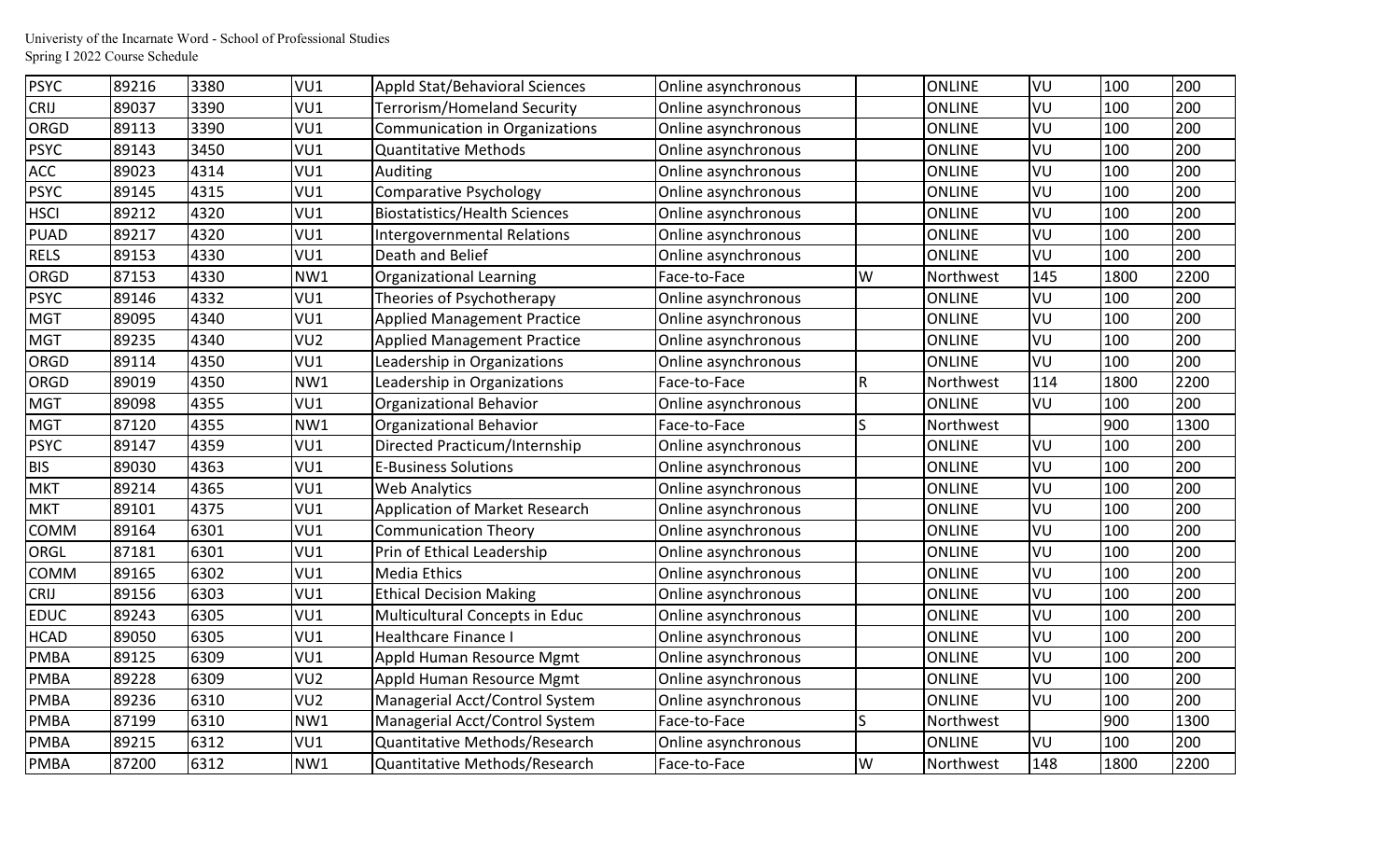| <b>PMBA</b> | 89127 | 6313 | VU1             | Managerial Economic/Dec-Making       | Online asynchronous |    | <b>ONLINE</b> | VU  | 100  | 200  |
|-------------|-------|------|-----------------|--------------------------------------|---------------------|----|---------------|-----|------|------|
| <b>PMBA</b> | 89229 | 6313 | VU <sub>2</sub> | Managerial Economic/Dec-Making       | Online asynchronous |    | <b>ONLINE</b> | VU  | 100  | 200  |
| <b>PMBA</b> | 89128 | 6314 | VU1             | Manage/Information Technology        | Online asynchronous |    | <b>ONLINE</b> | VU  | 100  | 200  |
| <b>PMBA</b> | 89230 | 6314 | VU <sub>2</sub> | Manage/Information Technology        | Online asynchronous |    | <b>ONLINE</b> | VU  | 100  | 200  |
| <b>PMBA</b> | 87205 | 6314 | NW1             | Manage/Information Technology        | Face-to-Face        | M  | Northwest     | 141 | 1800 | 2200 |
| <b>PMBA</b> | 89129 | 6316 | VU1             | Strat Mktg/Commun/Research           | Online asynchronous |    | <b>ONLINE</b> | VU  | 100  | 200  |
| <b>PMBA</b> | 89231 | 6316 | VU <sub>2</sub> | Strat Mktg/Commun/Research           | Online asynchronous |    | <b>ONLINE</b> | VU  | 100  | 200  |
| ORGD        | 89012 | 6320 | CC1             | Organization Behavior/Learning       | Face-to-Face        | R. | Corpus Chrisi | 306 | 1800 | 2200 |
| ORGD        | 89117 | 6320 | VU1             | Organization Behavior/Learning       | Online asynchronous |    | <b>ONLINE</b> | VU  | 100  | 200  |
| ORGD        | 89222 | 6320 | VU <sub>2</sub> | Organization Behavior/Learning       | Online asynchronous |    | <b>ONLINE</b> | VU  | 100  | 200  |
| ORGD        | 87156 | 6320 | NW1             | Organization Behavior/Learning       | Face-to-Face        |    | Northwest     | 145 | 1800 | 2200 |
| <b>PMBA</b> | 89244 | 6322 | VU1             | Real Estate Investments              | Online asynchronous |    | <b>ONLINE</b> | VU  | 100  | 200  |
| ORGD        | 89118 | 6330 | VU1             | Found Org Research/Assessment        | Online asynchronous |    | <b>ONLINE</b> | VU  | 100  | 200  |
| <b>PMBA</b> | 89245 | 6330 | VU1             | <b>Applied Data Analytics</b>        | Online asynchronous |    | <b>ONLINE</b> | VU  | 100  | 200  |
| <b>PMBA</b> | 89130 | 6332 | VU1             | Data Management                      | Online asynchronous |    | <b>ONLINE</b> | VU  | 100  | 200  |
| <b>HCAD</b> | 89211 | 6340 | VU1             | Qual/Con Imprvmnt Hithcare Org       | Online asynchronous |    | <b>ONLINE</b> | VU  | 100  | 200  |
| ORGD        | 89119 | 6340 | VU1             | Organizational Consulting            | Online asynchronous |    | <b>ONLINE</b> | VU  | 100  | 200  |
| ORGD        | 89240 | 6340 | VU3             | <b>Organizational Consulting</b>     | Online asynchronous |    | <b>ONLINE</b> | VU  | 100  | 200  |
| <b>PMBA</b> | 89246 | 6340 | VU1             | <b>Outcomes: Metrics/Measures HR</b> | Online asynchronous |    | <b>ONLINE</b> | VU  | 100  | 200  |
| <b>ORGL</b> | 89123 | 6343 | VU1             | Strategic Leadership                 | Online asynchronous |    | <b>ONLINE</b> | VU  | 100  | 200  |
| ORGL        | 89226 | 6343 | VU <sub>2</sub> | Strategic Leadership                 | Online asynchronous |    | <b>ONLINE</b> | VU  | 100  | 200  |
| ORGL        | 87182 | 6343 | NW1             | Strategic Leadership                 | Face-to-Face        | S  | Northwest     | 141 | 900  | 1300 |
| <b>PSYC</b> | 89148 | 6345 | VU1             | <b>Workplace Motivation</b>          | Online asynchronous |    | <b>ONLINE</b> | VU  | 100  | 200  |
| <b>EDUC</b> | 89043 | 6346 | VU1             | Orgl Theory and Development          | Online asynchronous |    | <b>ONLINE</b> | VU  | 100  | 200  |
| ORGD        | 89120 | 6351 | VU1             | <b>Found Organizational Develop</b>  | Online asynchronous |    | <b>ONLINE</b> | VU  | 100  | 200  |
| ORGD        | 89223 | 6351 | VU <sub>2</sub> | <b>Found Organizational Develop</b>  | Online asynchronous |    | <b>ONLINE</b> | VU  | 100  | 200  |
| ORGD        | 89241 | 6351 | VU <sub>3</sub> | <b>Found Organizational Develop</b>  | Online asynchronous |    | <b>ONLINE</b> | VU  | 100  | 200  |
| ORGD        | 87166 | 6351 | NW1             | <b>Found Organizational Develop</b>  | Face-to-Face        | M  | Northwest     | 148 | 1800 | 2200 |
| ORGD        | 89121 | 6355 | VU1             | Organizational Change                | Online asynchronous |    | <b>ONLINE</b> | VU  | 100  | 200  |
| ORGD        | 89224 | 6355 | VU <sub>2</sub> | Organizational Change                | Online asynchronous |    | <b>ONLINE</b> | VU  | 100  | 200  |
| <b>ADMN</b> | 89209 | 6360 | VU1             | Management Concepts & Issues         | Online asynchronous |    | <b>ONLINE</b> | VU  | 100  | 200  |
| <b>HCAD</b> | 89051 | 6360 | VU1             | Managing Healthcare Orgs             | Online asynchronous |    | <b>ONLINE</b> | VU  | 100  | 200  |
| ORGD        | 89122 | 6360 | VU1             | Leading Change                       | Online asynchronous |    | <b>ONLINE</b> | VU  | 100  | 200  |